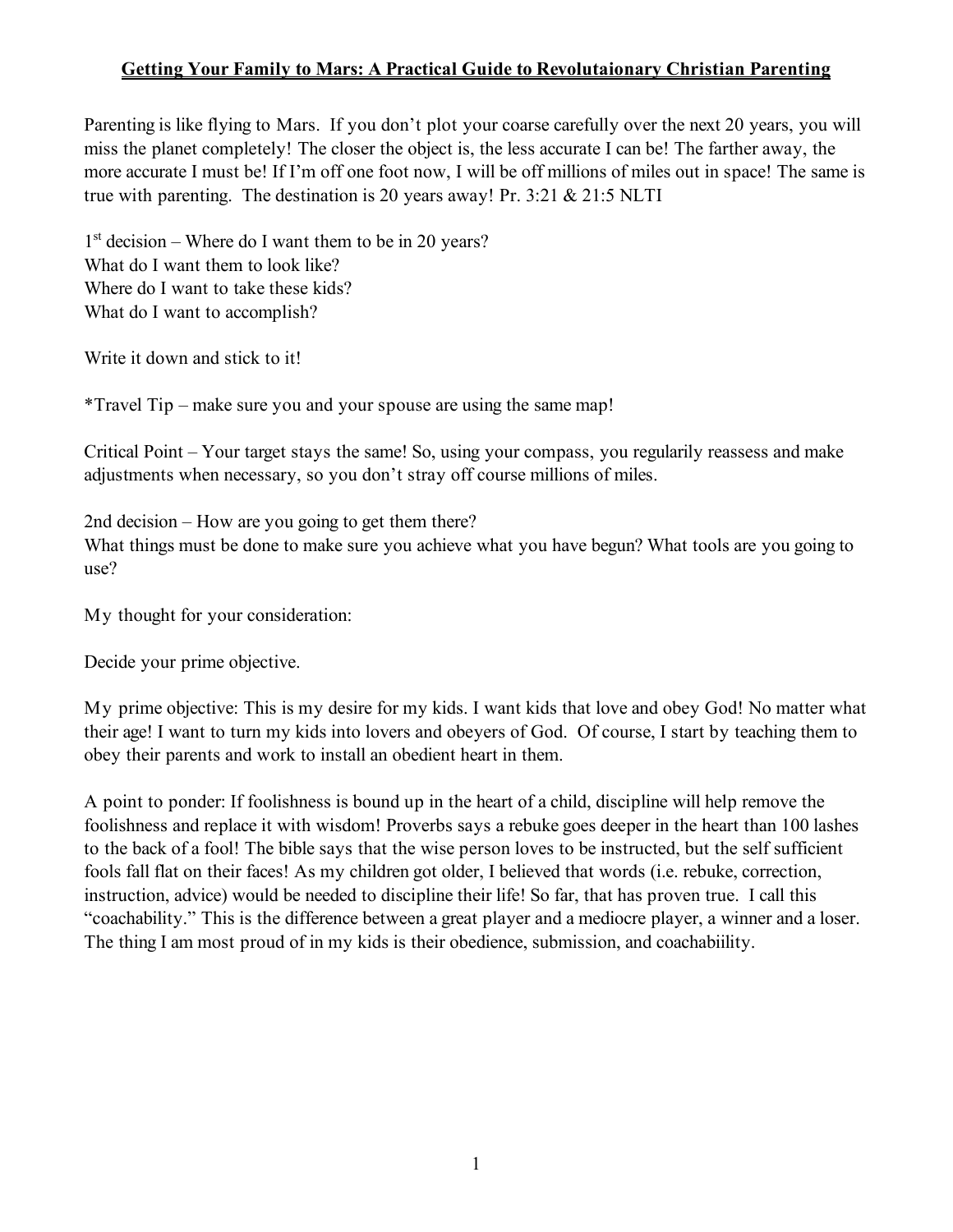# The Ultimate Goal of Parenting (The planet we are aiming for)

My ultimate goal: (a sample from Mark Darling)

To develop children who will love, follow and obey Christ with all their heart and throughout their life. To give them the life skills and training needed to succeed as a husband, wife, parent, person and Christian.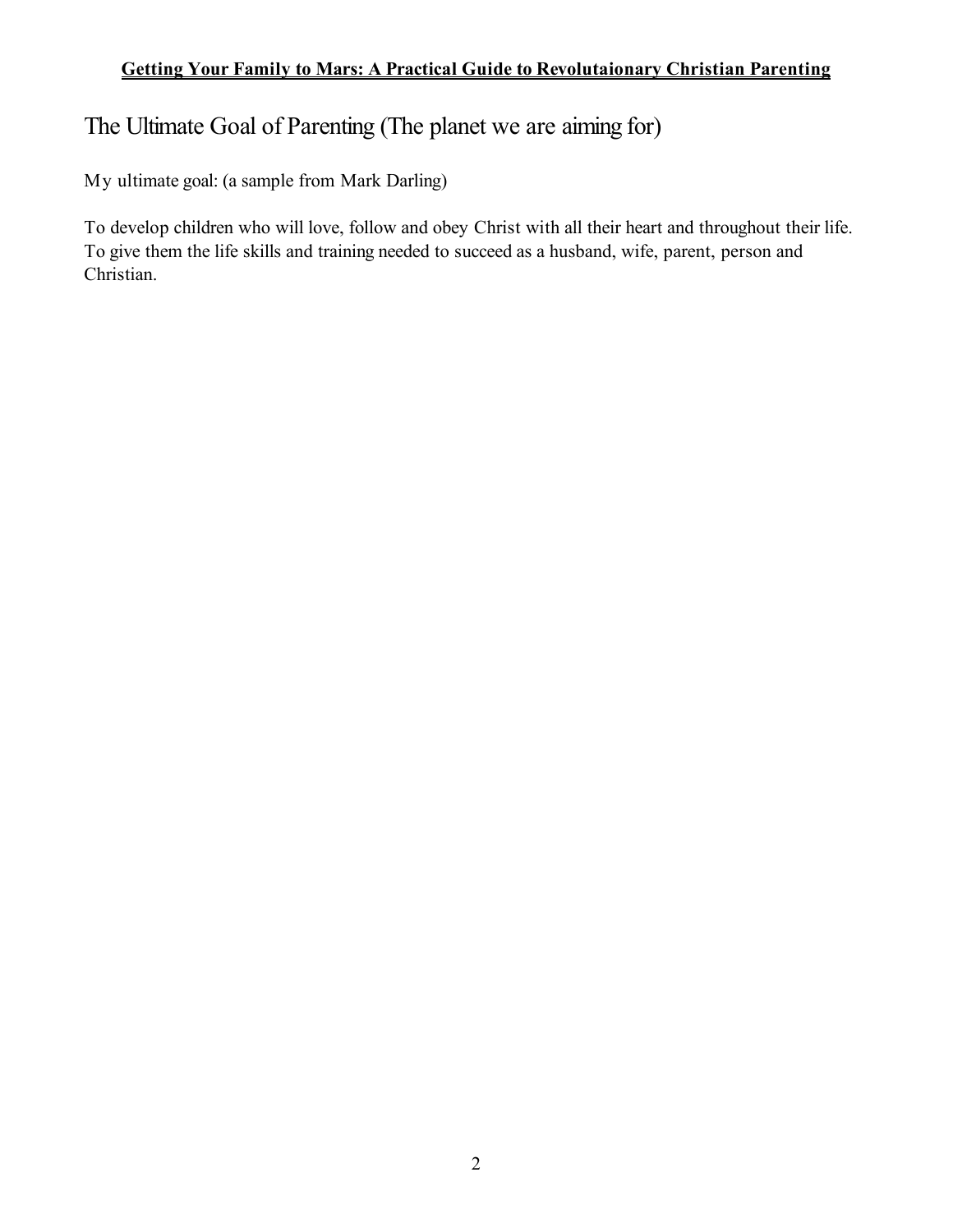#### Points to Ponder

"Most people's parenting is usually an exercise in chaos management, rather than managing the chaos out of their lives with strong leadership, clear vision and direction!"

"My children were given to me by God. They are a stewardship from Him! To raise them with secular values and a worldly point of view would be betrayal and high treason, a complete disregard of my stewardship to God!"

"Hardship is essential for the full development of character. Children who are never forced to face certain daily rigors of life, never forced to stick with hard things, are doomed by their parents to failure and frustrations in life!"

"Parenting principles are great, but without a method of systematic implementation, nothing will change." (example: Exercise, we all know, is good for your health. There are many ways to exercise – bike, blade, stair climb, ski, walk, run, etc. Unless you systematically implement one of these methods, the value of exercise is absolutely meaningless.)

God gave us our children, He expects us to give them back to Him better than when we received them.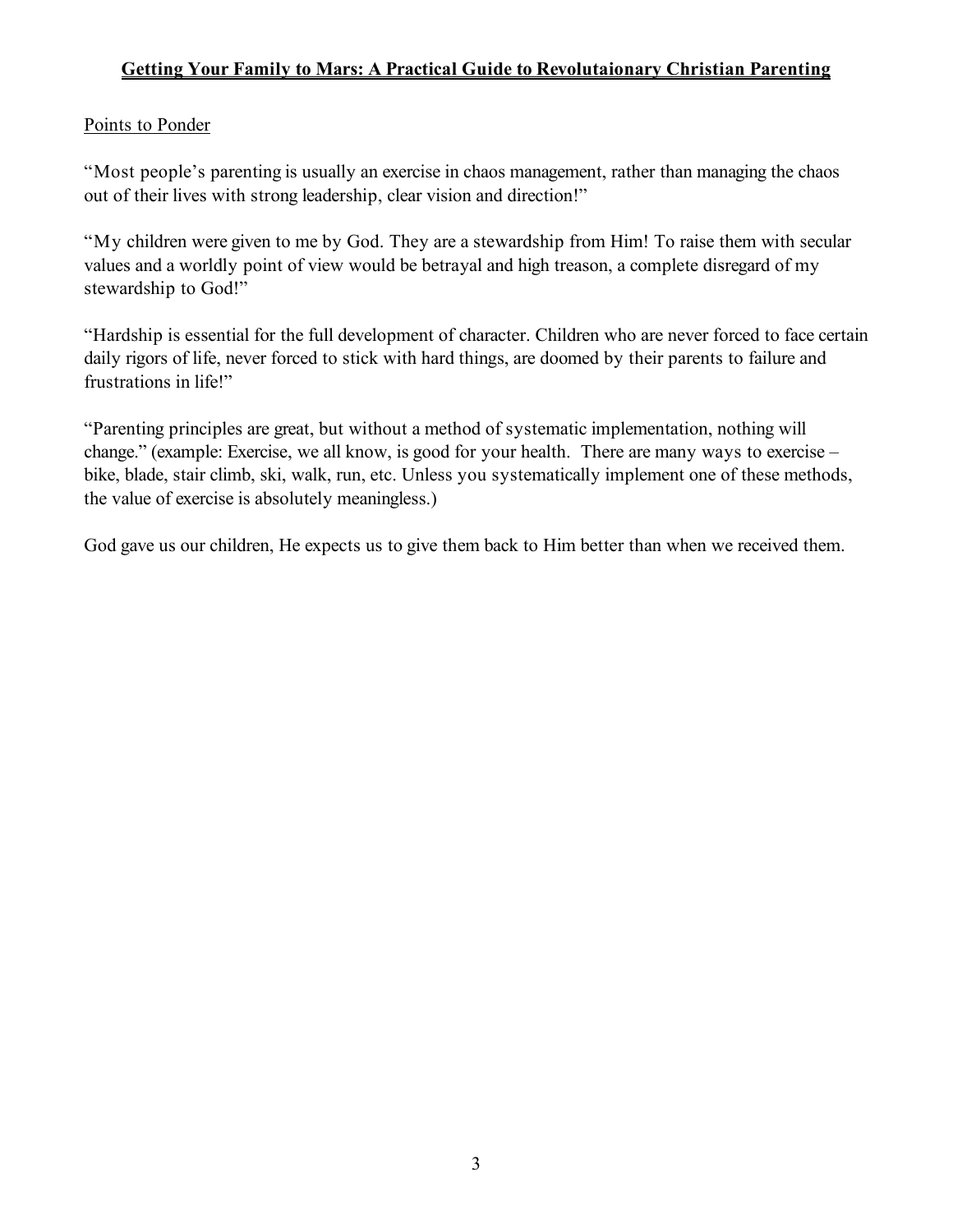# Life Plan and Objectives for Parenting

"I have included my plan as an example to give you food for thought." Pr. 29:18 "Where there is no vision the people will run wild." "My plan for my children. If I accomplish these things, I will be very happy & satisfied. These are the main things I wish to pass on to them." Mark Darling

1. Fear the Lord

Proverbs 1:7 LB "How does a man become wise? The first step is to trust and revere the Lord!"

- A. A deep and abiding respect for the Lord and His word. Pr 13:13 LB
- B. A vibrant, healthy relationship with Jesus Christ. Knowing Him is the greatest thing in the

world.

- C. A commitment to follow and obey Him, no matter what the cost.
- D. A Daily walk with God. Habits of reading, writing, memorizing, praying, & meditating
- E. A dynamic faith in God. Trusting God in all things
- F. WISDOM GODS WISDOM. Get it no matter what it costs
- G. A love for God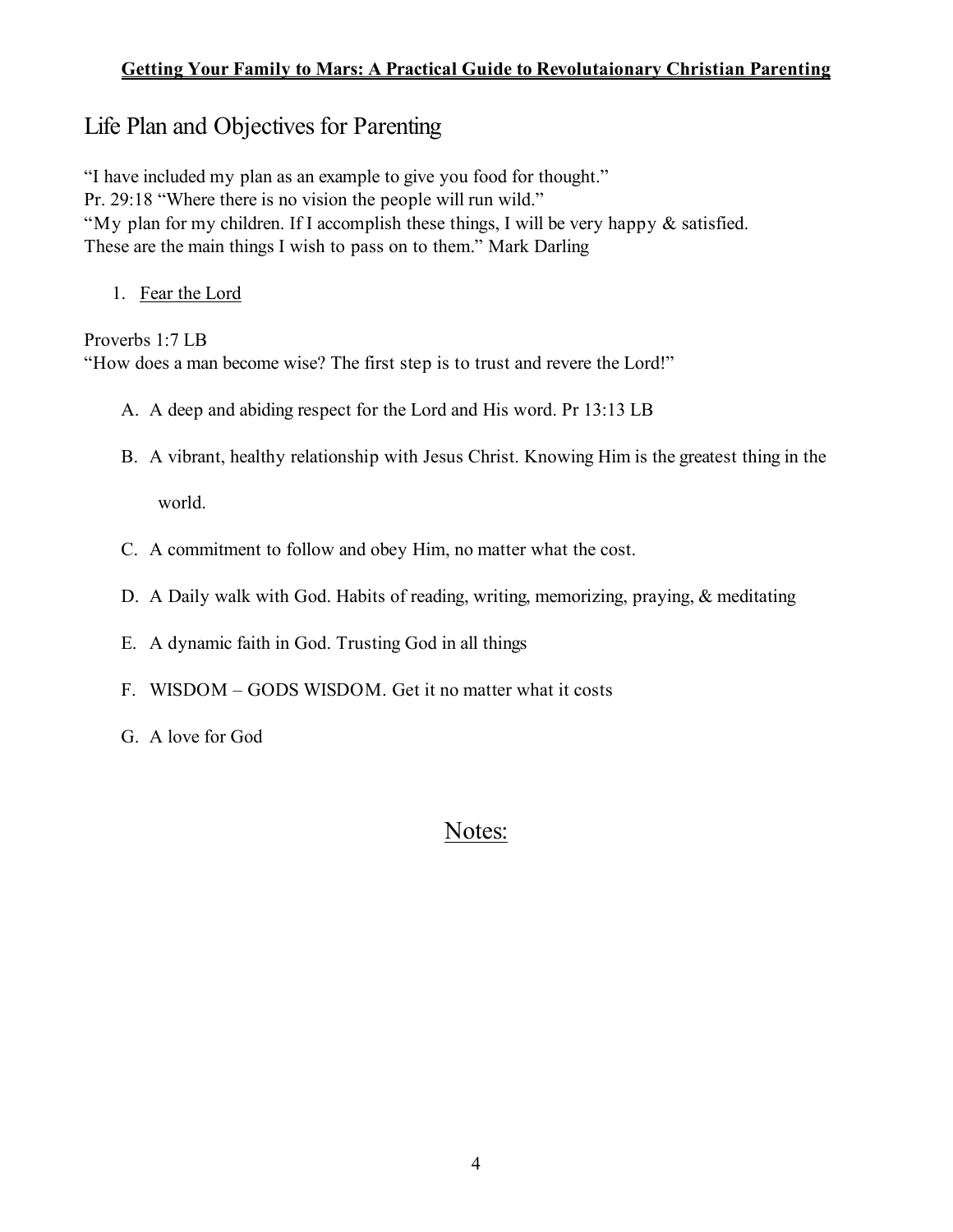#### 2. Godly character!

There is nothing more important to success in life than character. Nothing else can substitute for a lack thereof.

- A. Kindness To others and those outside the family
- B. Compassion toward people Caring for their hurts and problems. "Your care for others is the measure of your greatness."
- C. Hardworking Taking personal responsibility for their lives. Realizing the joy and rewards of working hard.
- D. Honesty and personal integrity They would be of the highest ethical and moral behavior
- E. Purity In conduct and in thinking
- F. Disciplined and diligent In the use of time, talents, resources, money, health, etc.
- G. Great sense of humor They would know how to laugh at life and themselves and never at others.
- H. Cheerfulness They would be a true joy to be around. They would know that joy is a choice.
- I. Self starters and initiator See what needs doing and do it. Taking responsibility for improvements. Not blaming others.
- J. Loving Love is everything, without love we re nothing. 1 Cor 13:1-8
- K. Trustworthy and faithful Faithfulness in little things is a big deal. They can be counted on.
- L. Humility towards God and others A humble spirit about their gifts and talents, a deep dependence on God, not themselves, a brokenness before God, and a willingness to admit their wrong.
- M. Servanthood Serving is better than being served: The greatest of all will be the servant of all.
- N. Teachable spirit Eager learners: A willingness to accept advice coachable
- O. Loyalty A commitment to work through things with people, to stand by them in the face of criticism.
- P. Courage A willingness to speak out.
- Q. Sound judgment, prudence and discernment Ability to make wise choices regarding people, circumstances & money.
- R. Gracious living in speech and conduct Well mannered.
- S. Wise tongue They would use their mouth with wisdom  $\&$  grace.
- T. Self-control Behavior, speech and emotions. (Pr 25:28 LB)
- U. Endurance, patience and perseverance Ability to stick with hard things and finish what they started.
- V. Thankful spirit They would always be grateful and thankful to God for what He is taking them through.
- W. Contentment "Godliness with contentment is great gain.
- X. Time management The wise use of time. Using a planning book to effectively plan out their time. Living out godly priorities.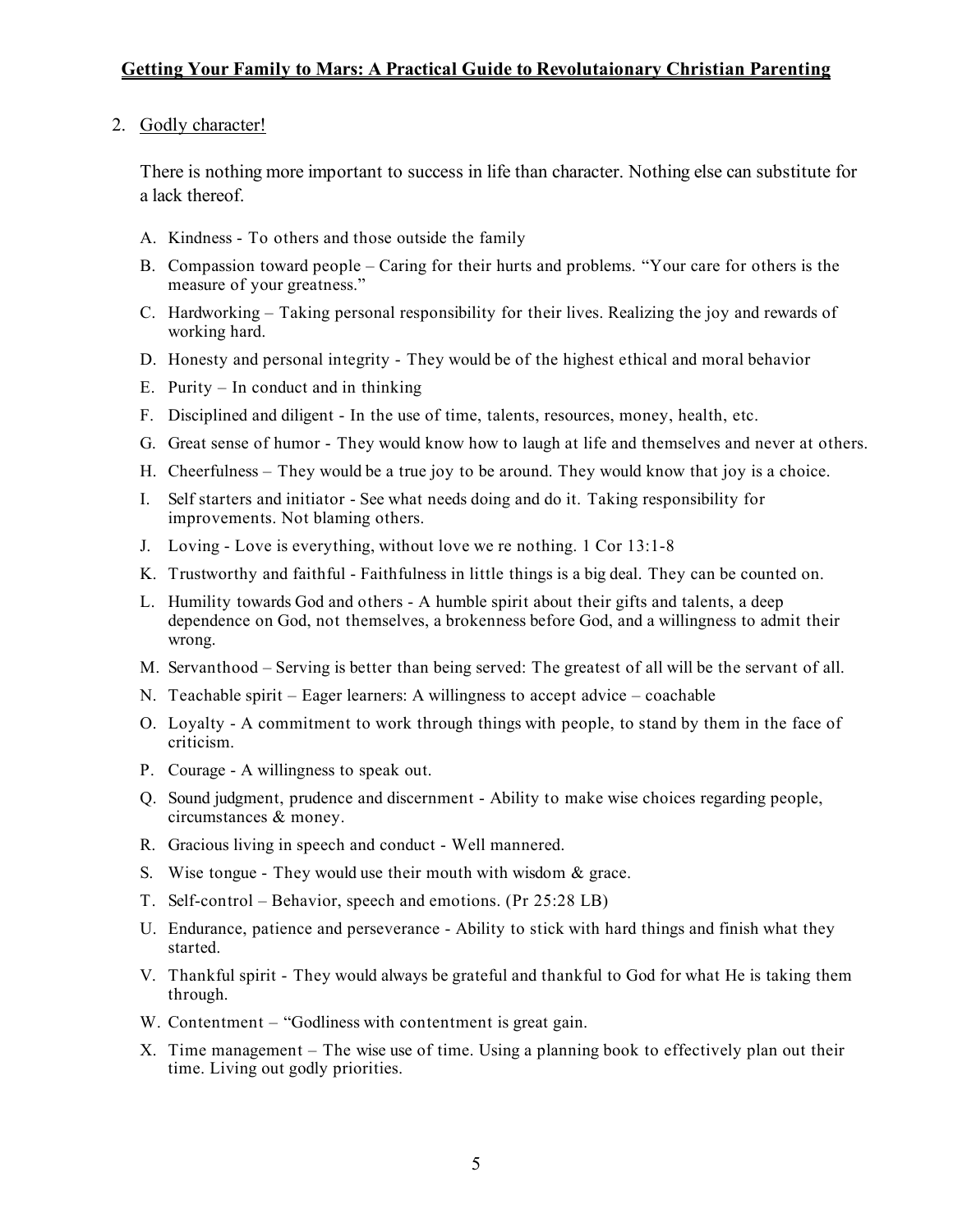3. Winning attitudes and healthy self esteem!

Attitude – Pr 24:10 LB

- A. A positive outlook on life, based on the Bible
- B. Hopeful
- C. Full of Faith
- D. A "can-do" attitude

Healthy self-esteem

- A. Affirming their uniqueness
- B. Helping them discover and use their gifts and abilities
- C. Emphasizing and affirming their strengths
- D. Helping them succeed and to learn to handle failure
- E. Showing them how God uses and planned for their weaknesses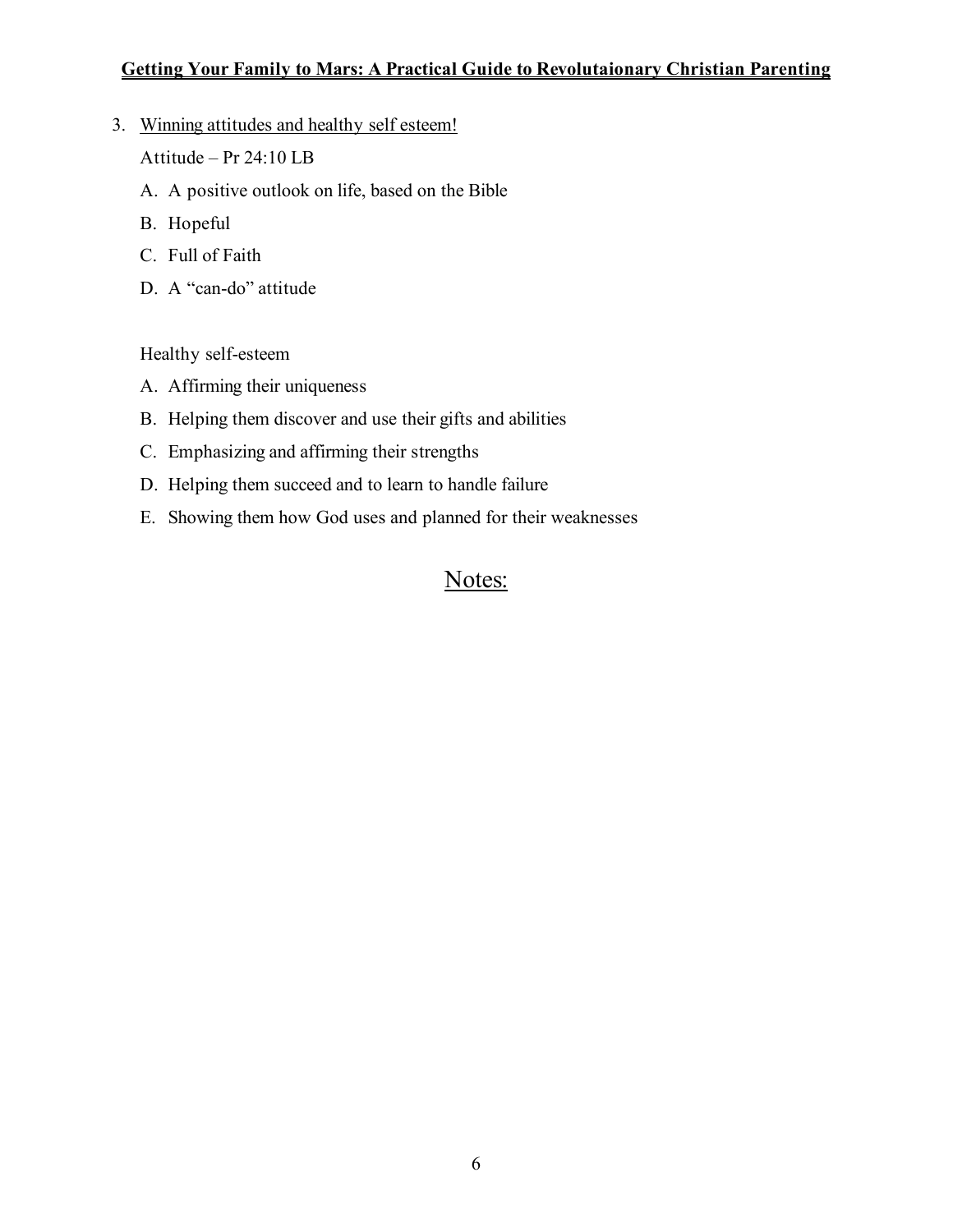#### 4. People Skills!

"To love people like God loves them. Everything we do involves people!"

- A. Relational skills. Learning to talk things over with friends. Dealing with conflict
- B. Friendship skills. How to be a good friend and how to avoid bad friends
- C. Communication skills. How to listen, how to understand, how to speak
- D. Understanding and tolerance for others' uniqueness and differences
- E. How to work as a team with others
- F. How to deal with the opposite sex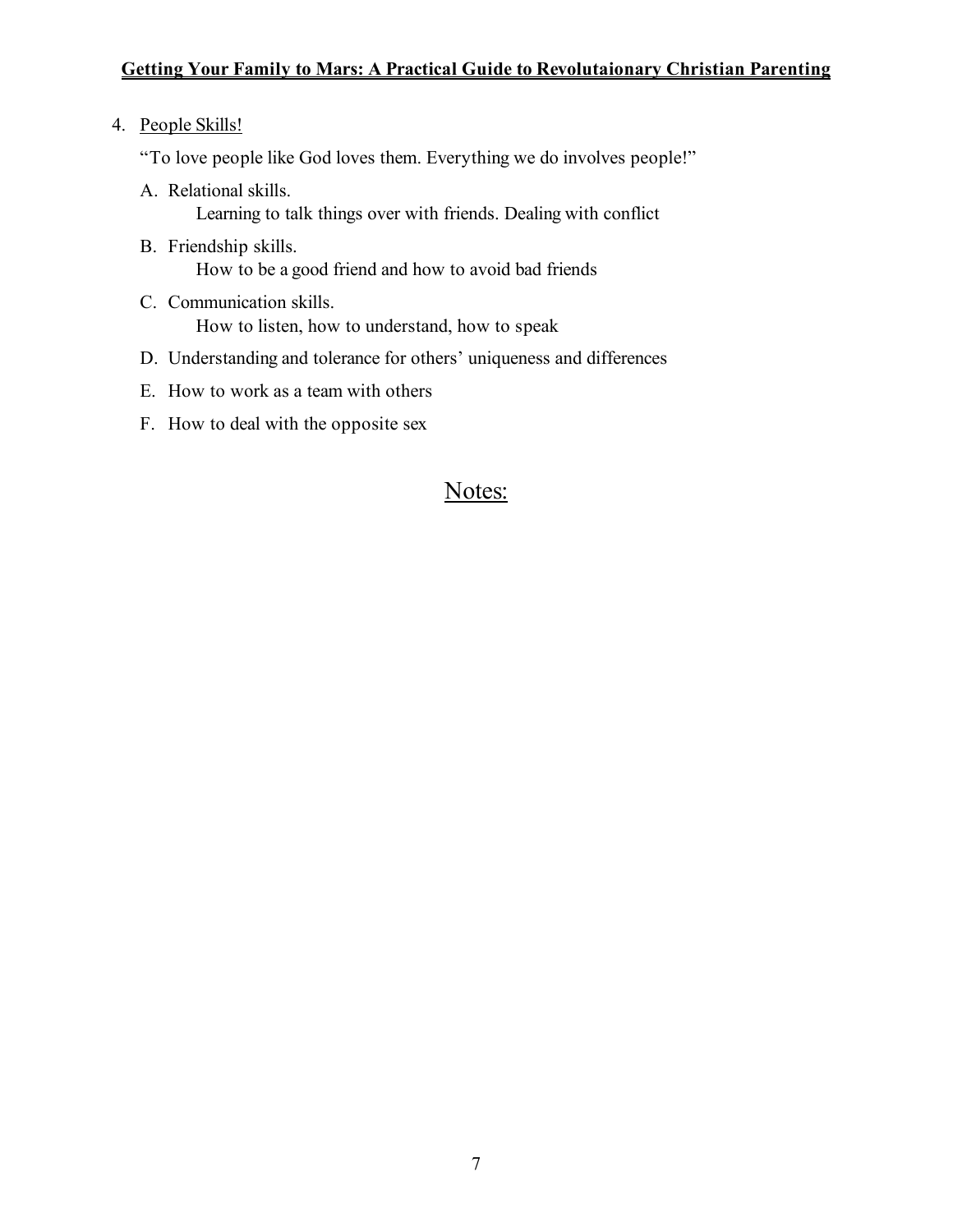### 5. Leadership skills!

"The world and the church desperately need leaders!"

A. Lead by example.

They must be before they can lead.

They must be able to lead themselves before they can lead others.

- B. Leaders are servants. This is what God's standard is
- C. Dealing with peer pressure Stand against it. Becoming a positive influence for good?
- D. Leaders are influencers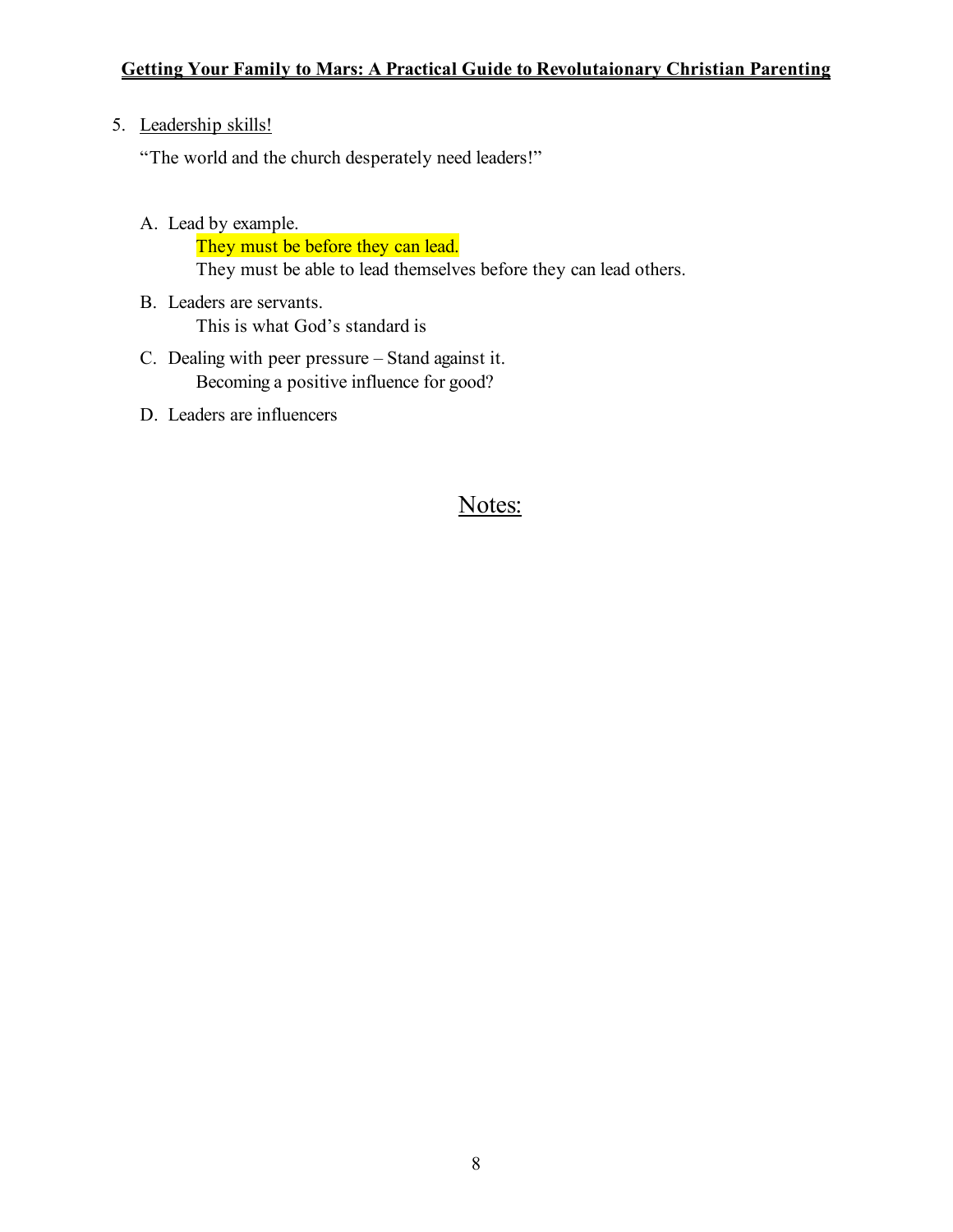Guiding beliefs and not so obvious principles that have guided my parenting:

- **1. The single most important thing that I passed on to me kids:** Bible reading and writing a verse each day in their journal! We expect kids to brush their teeth, make their bed and get dressed each day. I expect them to read and journal.
- **2. Without this component you lose the GAME –** A loving and open relationship with your kids. You must win their heart through love, service, trust, time, genuineness, humility and a listening ear!
- **3. Use your authority for good.** Remember who's in control and remind them of it when necessary. Don't be afraid to exert yourself with your kids! Kids and teens must learn submission or they will never be useful to God. Remember Jesus said, "Father, not my will but Yours be done." Lamentations says, "It is good for a man to bear the yoke in his youth." I believe that yoke is the yoke of authority and dying to self.
- **4. Shatter the independence myth.** No one is really independent and teens shouldn't be either. We all answer to others: A spouse, a boss, God, etc. I haven't been independent for  $\frac{23}{12}$  years. I answer to my wife, 4 kids,  $\overline{9}$  pastors and God! I believe in graduated responsibility. It's not about giving our teens freedom and independence, but teaching them responsibility and interdependence.
- **5. The best tool for shaping and protecting our kids.** Accountability For actions, attitudes, the buddy system at its finest! In our house, you really can't get away with anything. Someone will confront you, console you, affirm you, correct you, advise you, rebuke you, exhort you, challenge you and help you! There's no place to hide. No one has their own room! My wife is not afraid to get in my face if needed. My kids know that I am accountable to them and to mom and to God!
- **6. The power of stories, warning, tears and brutal, frank honesty.** Help them understand the "whys?" Explain, be creative. Use everything and every emotion at your disposal. In the end frankness is appreciated more than flattery. Flatter your kids and you will ruin their lives! Be honest about your struggles, let them see your Christianity being worked out.
- **7. The one thing that can corrupt all the good that you've instilled.** Bad Friends! Saved and Lost!
- **8. Scare your kids to death!** Make them afraid of sin and its deceptive power. Take nothing for granted! Help them see the harsh realities of life! Teens and kids must understand the law of consequence!
- **9. Give them something to believe in and be apart of!** Explain to them over and over again where you're going, what you're trying to accomplish in their lives, why it will benefit them, how you're going to accomplish it, how God is preparing them for greatness, and why you're doing what you're doing. Let them know that as your kids, they're a vital part of your team for reaching the world and building the Church. Help them become church planters.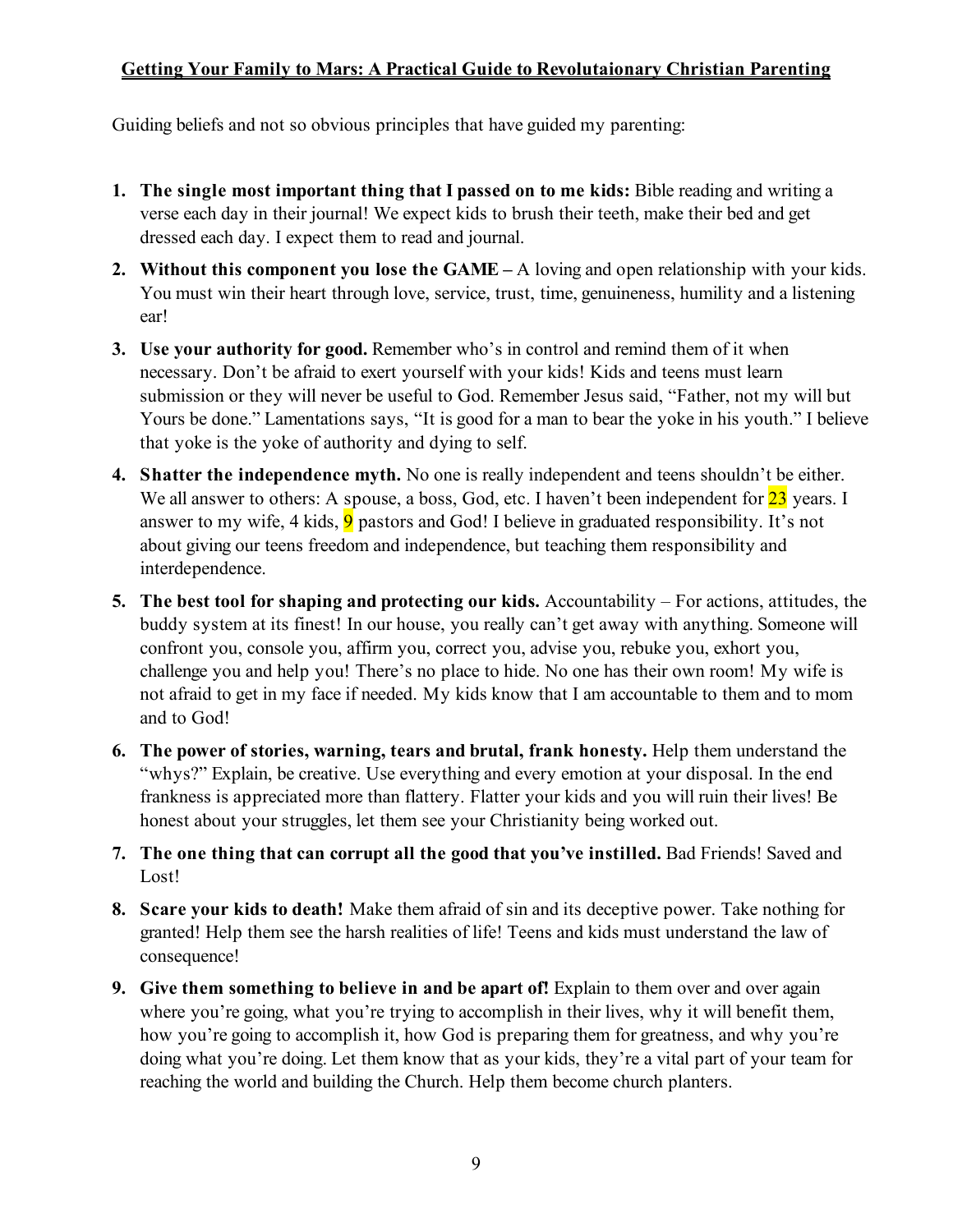**10. Life is not about having fun!** The world says, "Fun is the ultimate goal!" I make sure I tell my kids it's not and show them the way I live. Life is about accomplishing something meaningful and lasting and God honoring with your life. It's about investing for eternity.